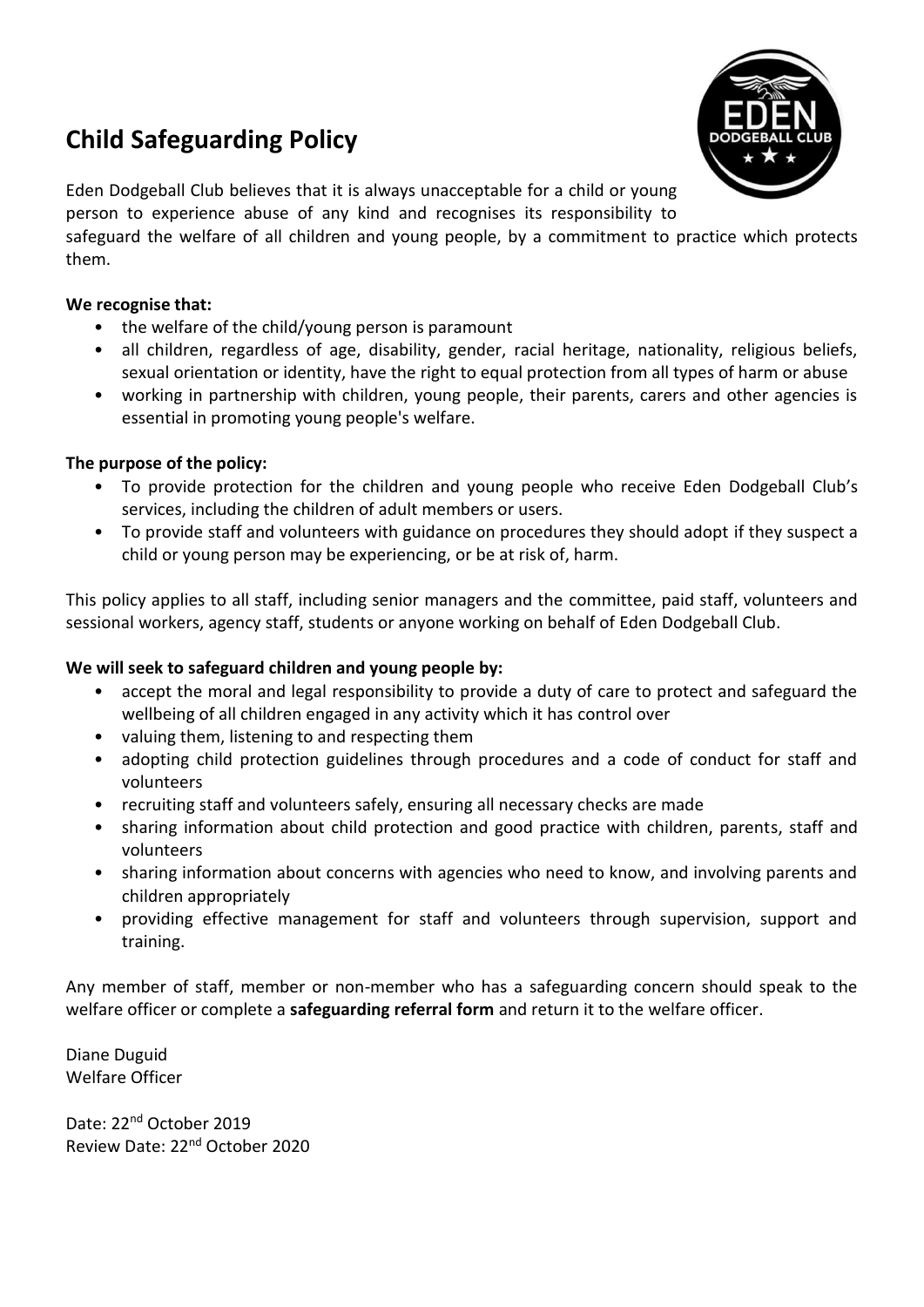## **Terminology and Descriptors**

## **Abuse & Neglect**

'Child abuse and neglect' are forms of maltreatment of a child. These terms include physical and sexual assaults as well as cases where the standard of care does not adequately support the child's health or development. Children may be abused or neglected through the infliction of harm, or through the failure to act to prevent harm.

### **Bullying**

Bullying may be defined as deliberately hurtful behaviour, usually repeated over a period of time, where it is difficult for those bullied to defend themselves. It can take many forms, but the three main types are physical, verbal and emotional.

#### **Child**

Anyone who has not yet reached their 18th birthday, as per the Children Acts 1989 and 2004.

#### **Child Protection**

Process of protecting individual children identified as either suffering, or likely to suffer, significant harm as a result of abuse or neglect.

#### **Designated Safeguarding Officer (DSO)**

Committee member with responsibility for overseeing Eden Dodgeball Club's approach to safeguarding children, including dealing with concerns about the protection of children. This is undertaken by the Welfare Officer.

#### **Parent**

The term 'parents' also refers to carers or guardians, or people with parental responsibilities.

#### **Poor Practice**

Poor practice includes any behaviour that contravenes the Code of Conduct which is based around:

- rights of the player, the parent, the coach, the official
- responsibilities for the welfare of the players, the sport, the profession of coaching, and their own development
- respect for other players, officials and their decisions, coaches, the rules

#### **Safeguarding**

The process of protecting children from abuse or neglect, preventing impairment of their health and development, and ensuring they are growing up in circumstances consistent with the provision of safe and effective care that enables children to have optimum life chances and enter adulthood successfully.

#### **Wellbeing**

The five outcomes that are key to children's and young people's wellbeing, as first set out in Every Child Matters are to: be healthy; stay safe; enjoy and achieve; make a positive contribution; and achieve economic wellbeing. The Children Act 2004 requires local agencies to co-operate with a view to improving the wellbeing of children in relation to these outcomes.

#### **Working Together to Safeguard Children 2013**

Government guidance that sets out how organisations and individuals should work together to safeguard and promote the welfare of children and how practitioners should conduct the assessment of